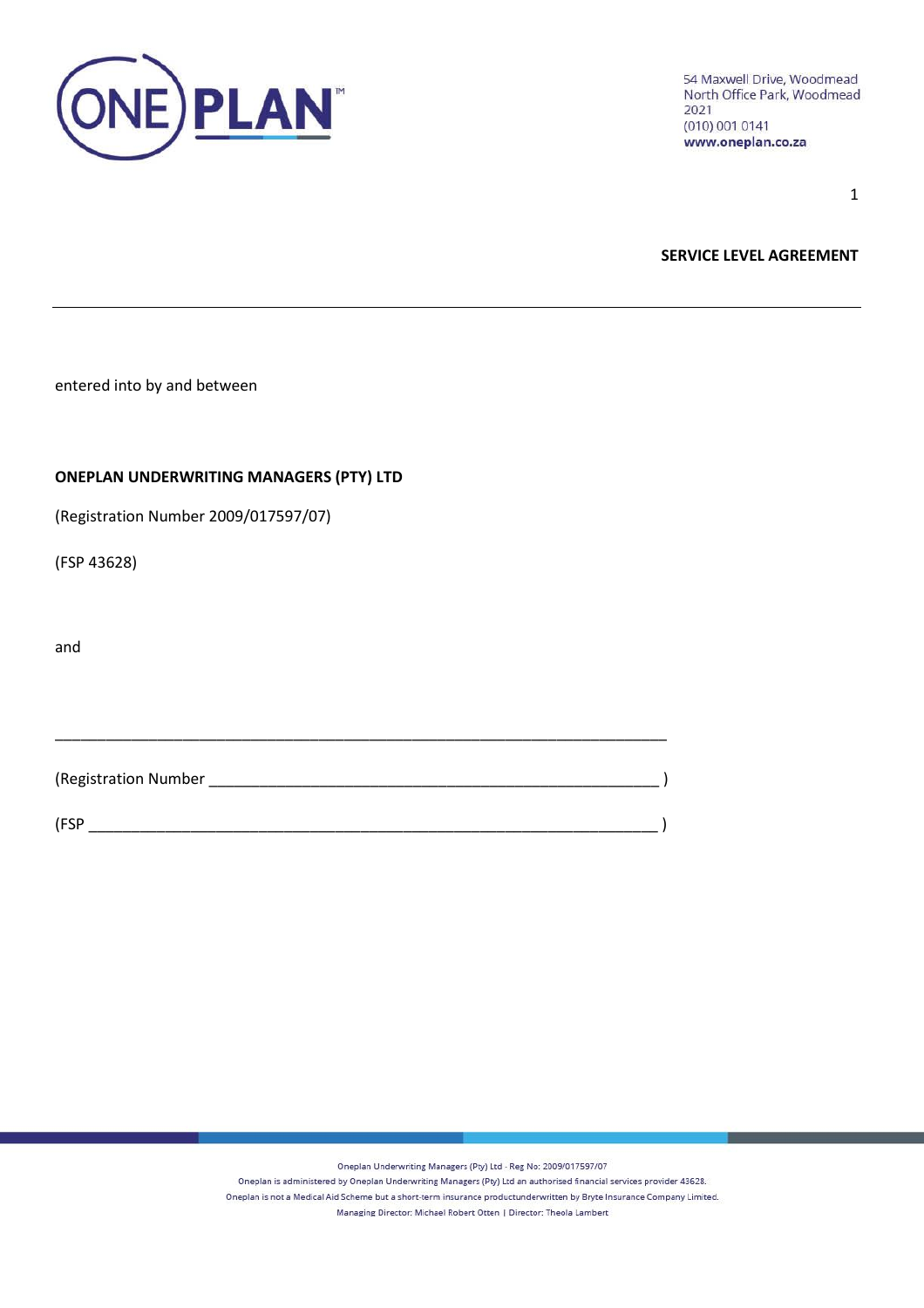

 $\overline{2}$ 

# **TABLE OF CONTENTS**

### Clause

### Page

| $\mathbf{1}$ .  |  |
|-----------------|--|
| 2 <sub>1</sub>  |  |
| 3.              |  |
| $\overline{4}$  |  |
| 5.              |  |
| 6.              |  |
| 7 <sup>1</sup>  |  |
| 8.              |  |
| 9.              |  |
| 10.             |  |
| 11 <sub>1</sub> |  |
| 12.             |  |
| 13.             |  |
| 14              |  |
| 15.             |  |
| 16.             |  |
| 17.             |  |
| 18.             |  |
| 19.             |  |
| 20.             |  |
| 21.             |  |

Oneplan Underwriting Managers (Pty) Ltd - Reg No: 2009/017597/07

Oneplan is administered by Oneplan Underwriting Managers (Pty) Ltd an authorised financial services provider 43628.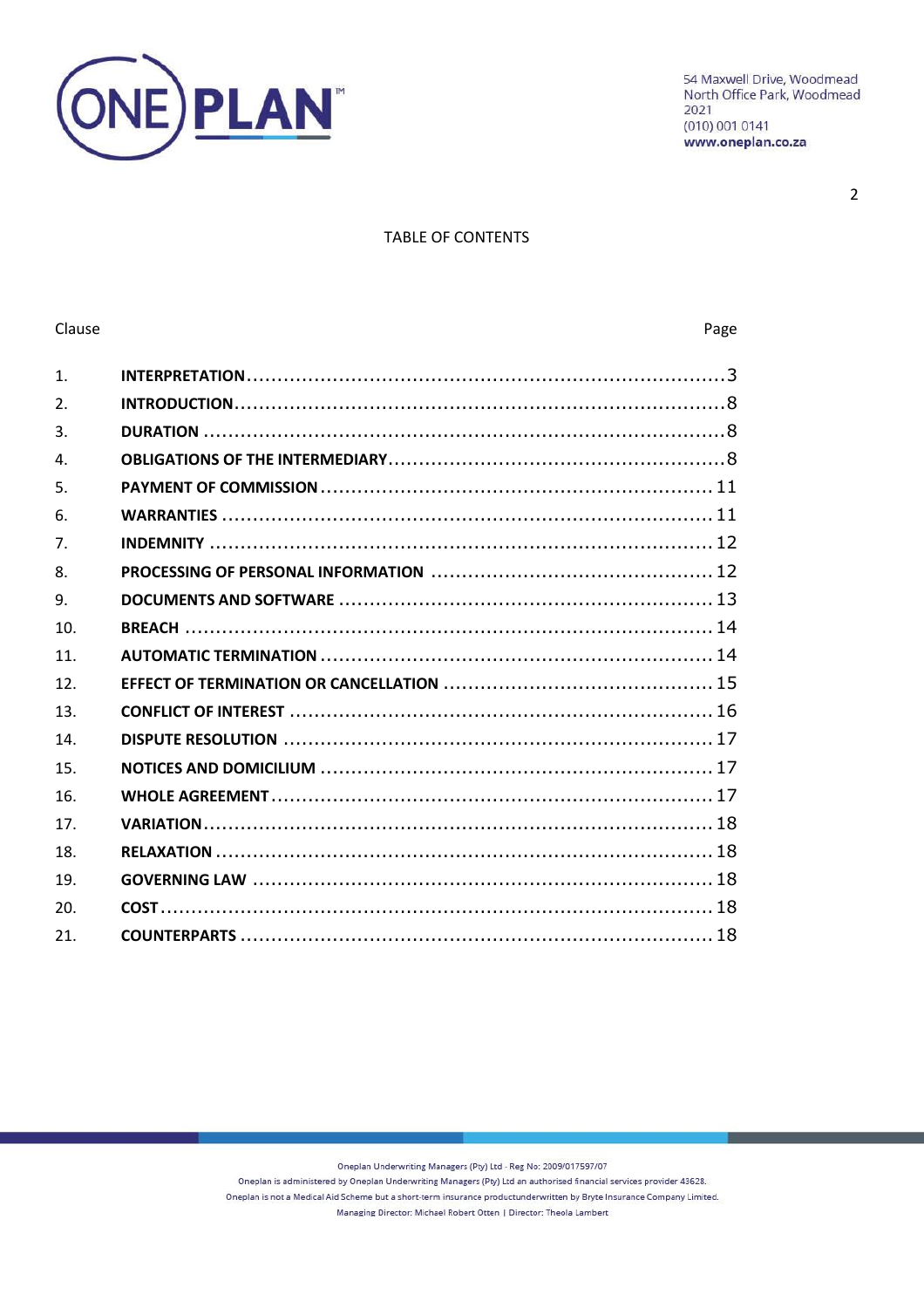

### **PARTIES**

(1) Oneplan Underwriting Managers (Pty) Ltd (registration number 2009/017597/07) a company registered in accordance with the company laws of the Republic of South Africa with its principal place of business at 54 Maxwell Drive, Woodmead North Office Park, Woodmead duly represented by Sven Laurencik (email: sven.l@onegrp.co.za) ("*Oneplan*"); and

|         |  |  |  |                          | (registration number/identity number:                                     |  |                 |
|---------|--|--|--|--------------------------|---------------------------------------------------------------------------|--|-----------------|
|         |  |  |  |                          | a company registered in accordance with the                               |  |                 |
| company |  |  |  |                          | laws of the Republic of South Africa with its principal place of business |  |                 |
|         |  |  |  |                          | dulv                                                                      |  | represented by* |
|         |  |  |  |                          |                                                                           |  | (email:         |
|         |  |  |  | $("the Intermediary")$ . |                                                                           |  |                 |

*(\*where the authorised signatory is any person other than the KI of the FSP, then a mandate/resolution may be required.)*

## <span id="page-2-0"></span>1. **INTERPRETATION**

## 1.1 Defined Terms

In this SLA the following words and expressions shall have the following meanings assigned to them:

| 1.1.1 | "SLA"          | Means this Service Level Agreement together with the<br>annexures, schedules and appendices thereto, and as may be<br>amended from time to time;                                                             |
|-------|----------------|--------------------------------------------------------------------------------------------------------------------------------------------------------------------------------------------------------------|
| 1.1.2 | "Business Day" | any day other than a Saturday, Sunday or official public holiday<br>in the Republic of South Africa;                                                                                                         |
| 1.1.3 | "Clients"      | any existing or prospective client of Oneplan who intends<br>procuring a Policy;                                                                                                                             |
| 1.1.4 | "Commission"   | payments made to the Intermediary pursuant to the sale by the<br>Intermediary of a Policy to the Policy Holder. The amount of the<br>Commission is set out in Annexure "I" of the Intermediary<br>Agreement; |
| 1.1.5 | "FAIS"         | Financial Advisory and Intermediary Services Act 37 of 2002, as<br>amended                                                                                                                                   |

Oneplan Underwriting Managers (Pty) Ltd - Reg No: 2009/017597/07

Oneplan is administered by Oneplan Underwriting Managers (Pty) Ltd an authorised financial services provider 43628.

Oneplan is not a Medical Aid Scheme but a short-term insurance productunderwritten by Bryte Insurance Company Limited.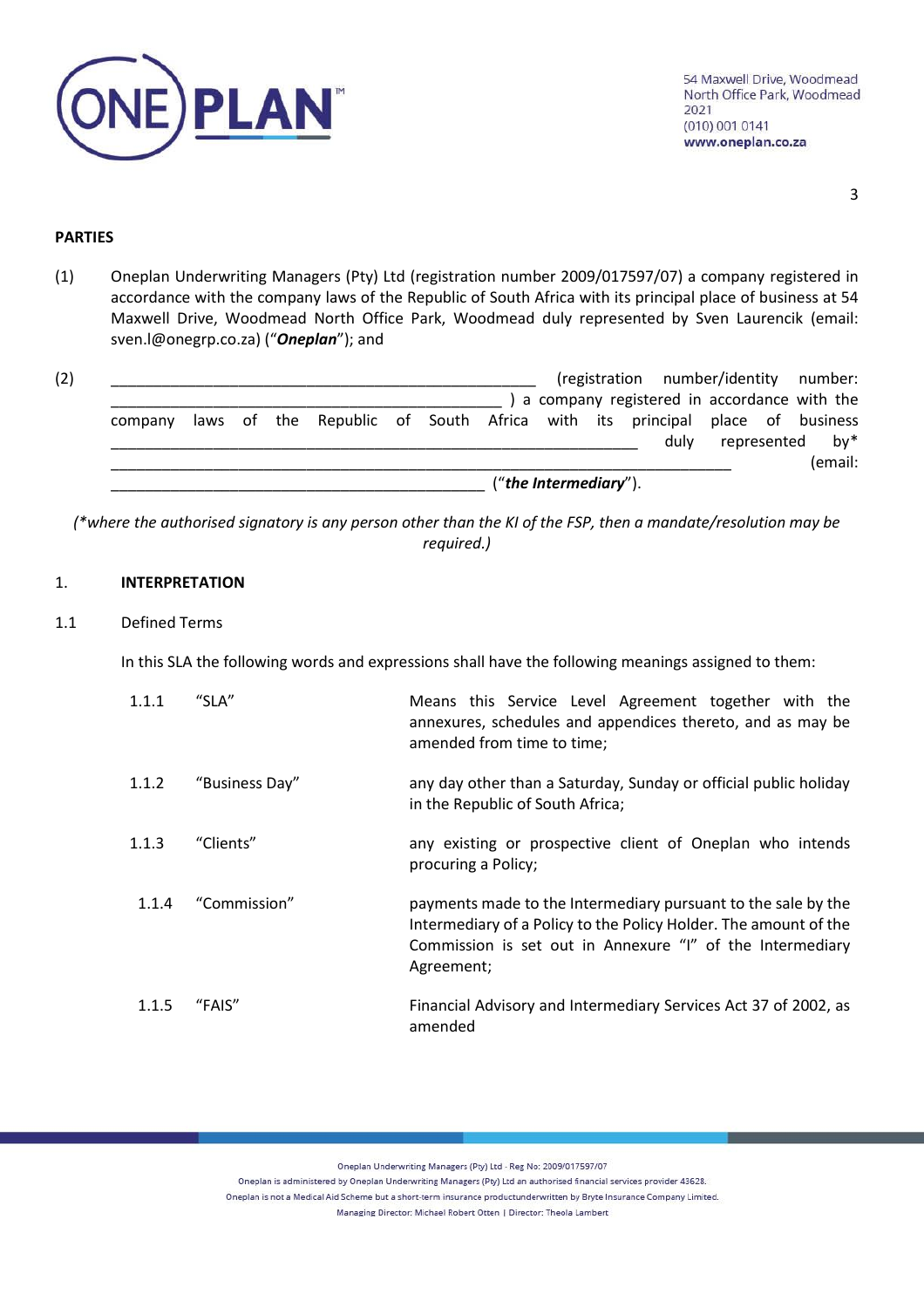

| 1.1.6 | "Intermediary Agreement"      | means the Bryte Intermediary Agreement entered into between<br>the Insurer and the Intermediary                                                                                                                                                                                     |
|-------|-------------------------------|-------------------------------------------------------------------------------------------------------------------------------------------------------------------------------------------------------------------------------------------------------------------------------------|
| 1.1.7 | "Insured / Policy Holder"     | a Policy Holder who has obtained a Policy and/or a person who<br>enjoys cover in terms of the Policy                                                                                                                                                                                |
| 1.1.8 | "Insurer/ Product Supplier"   | means Bryte Insurance Company Limited, FSP17703 who is the<br>Insurer authorised to provide policy benefits to policyholders<br>linked to the products (hereinafter referred to as Bryte)                                                                                           |
| 1.1.9 | "Intellectual Property"       | the intellectual property related to the Oneplan policy or any<br>other product offered by Oneplan                                                                                                                                                                                  |
|       | 1.1.10 "Parties"              | Oneplan and the Intermediary                                                                                                                                                                                                                                                        |
|       | 1.1.11 "Personal Information" | means any personal information as defined in POPI. POPI<br>requires that personal information be processed lawfully and in<br>a reasonable manner that does not infringe on the right to<br>privacy. Personal Information, as defined in POPI includes inter<br>alia the following: |

- i. information relating to the race, gender, sex. Pregnancy, marital status, national, ethnic or social origin, colour, sexual orientation, age, physical or mental health, well-being, disability, religion, conscience, belief, culture, language and birth of the person;
- ii. information relating to the education or the medical, financial, criminal or employment history of the person;
- iii. any identifying number, symbol, e-mail address, physical address, telephone number, location information, online identifier or other particular assignment to the person;
- iv. the biometric information of the person;
- v. the personal opinions, views or preferences of the person;

Oneplan Underwriting Managers (Pty) Ltd - Reg No: 2009/017597/07

Oneplan is administered by Oneplan Underwriting Managers (Pty) Ltd an authorised financial services provider 43628. Oneplan is not a Medical Aid Scheme but a short-term insurance productunderwritten by Bryte Insurance Company Limited.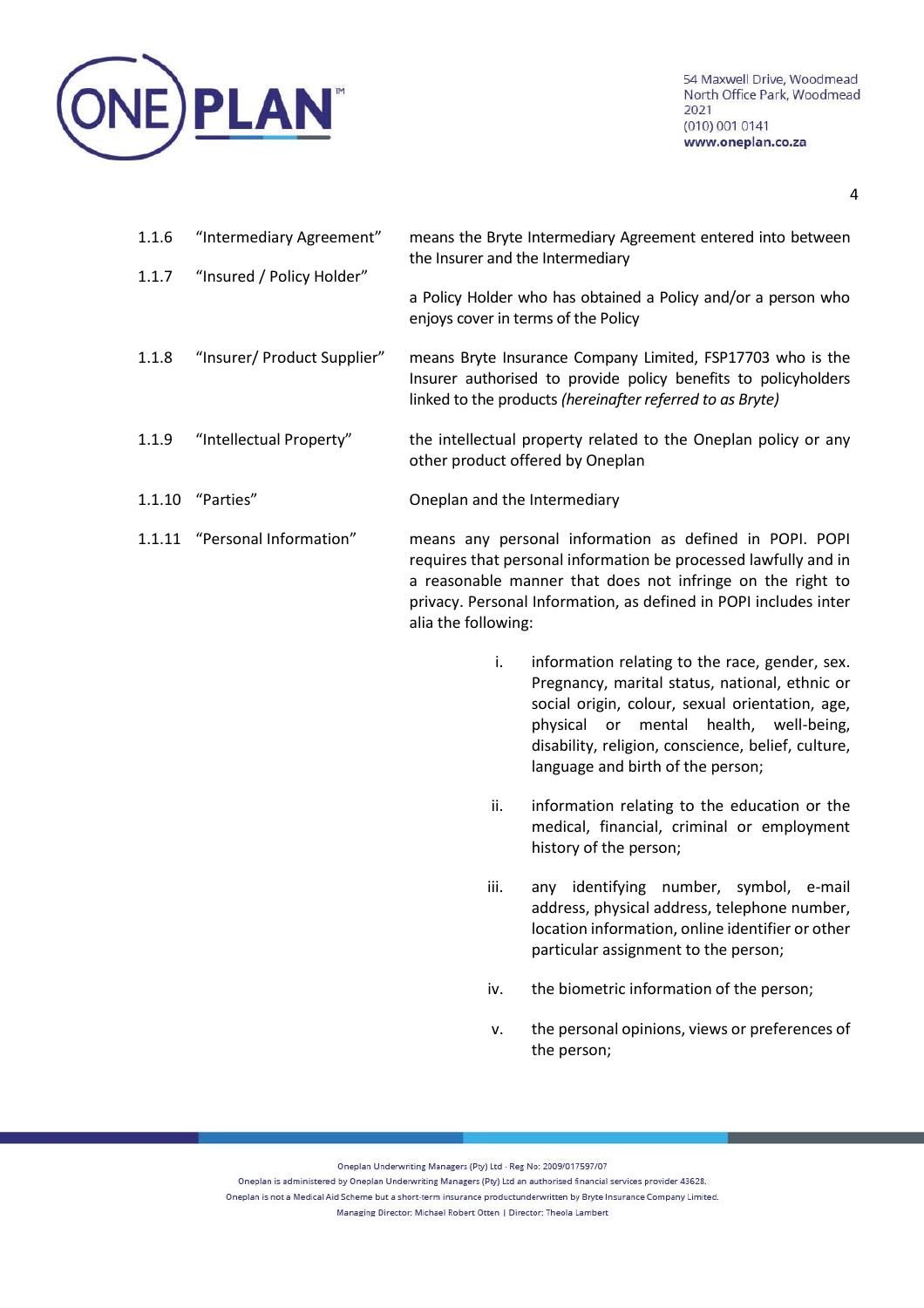

- 5
- vi. correspondence sent by the person that is implicitly or explicitly of a private or confidential nature or further correspondence that would reveal the contents of the original correspondence;
- vii. the views or opinions of another individual about the person; and
- viii. the name of the person if it appears with other personal information relating to the person or if the disclosure of the name itself would reveal information about the person.
	- ix. confidential information includes inter alia the following (even if it is not marked as being "confidential", "restricted", "secret" or "proprietary", or any similar designation) –
		- a. the Intellectual Property
		- b. information relating to costs and customer lists (whether actual or potential)
		- c. information relating to the terms of this SLA
		- d. marketing information of whatsoever nature or kind; and
		- e. financial information of whatsoever nature or kind

| 1.1.12 "POCA"   | Prevention of Organised Crime Act, 1999                                                                                                            |
|-----------------|----------------------------------------------------------------------------------------------------------------------------------------------------|
| 1.1.13 "Policy" | a policy offered by Oneplan in terms of which the Policy<br>Holder/Insured obtains certain insurance cover                                         |
| 1.1.14 "POPI"   | means the Protection of Personal Information Act No. 4 of 2013,<br>as adopted by the Republic of South Africa and as amended from<br>time to time; |

Oneplan Underwriting Managers (Pty) Ltd - Reg No: 2009/017597/07

Oneplan is administered by Oneplan Underwriting Managers (Pty) Ltd an authorised financial services provider 43628.

Oneplan is not a Medical Aid Scheme but a short-term insurance productunderwritten by Bryte Insurance Company Limited.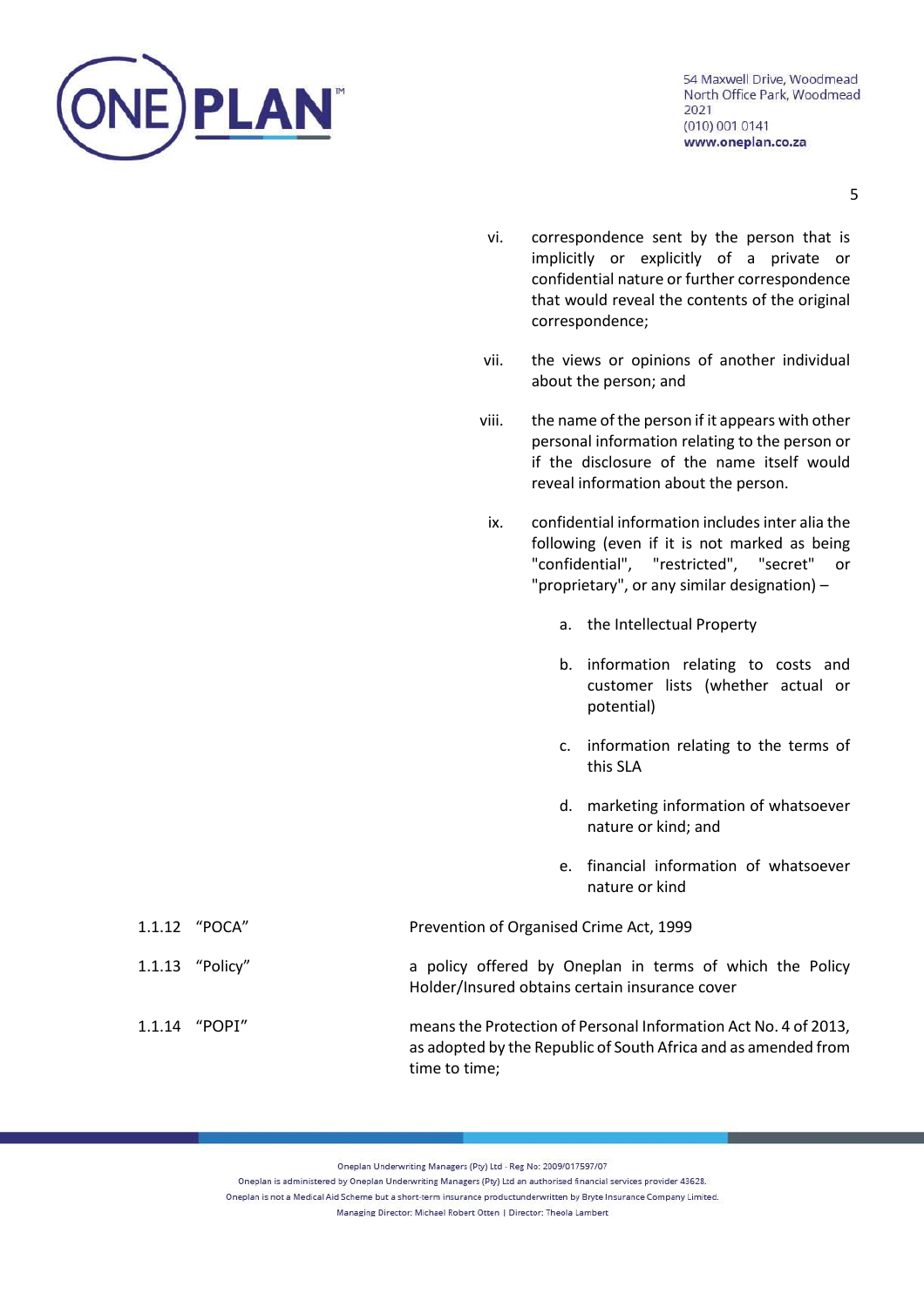

| $1.1.15$ "Product/s" | the various combinations of insurance benefits and services      |
|----------------------|------------------------------------------------------------------|
|                      | offered by Oneplan such as, for example Oneplan, as underwritten |
|                      | by registered insurers. These products may be amended from time  |
|                      | to time in the sole discretion of Oneplan;                       |

# 1.1.16 "Product Set" the suite of Products which may be offered by Oneplan to its Policy Holders from time to time

## 1.1.17 "Record" means any recorded information –

- i. regardless of form or medium, including any of the following:
	- a) writing on any material;
	- b) information produced, recorded or stored by means of any tape-recorder, computer equipment, whether hardware or software or both, or other device, and any material subsequently derived from information so produced, recorded or stored;
	- c) label, marking or other writing that identifies or describes any thins of which it forms part, or to which it is attached by any means;
	- d) book, map, plan, graph or drawing;
	- e) photograph, film, negative, tape or other device in which one or more visual images are embodied so as to be capable, with or without the aid of some other equipment, of being reproduced;
- ii. in the possession or under the control of a responsible party;
- iii. whether or not it was created by a responsible party; and
- iv. regardless of when it came into existence;

Oneplan Underwriting Managers (Pty) Ltd - Reg No: 2009/017597/07

Oneplan is administered by Oneplan Underwriting Managers (Pty) Ltd an authorised financial services provider 43628. Oneplan is not a Medical Aid Scheme but a short-term insurance productunderwritten by Bryte Insurance Company Limited.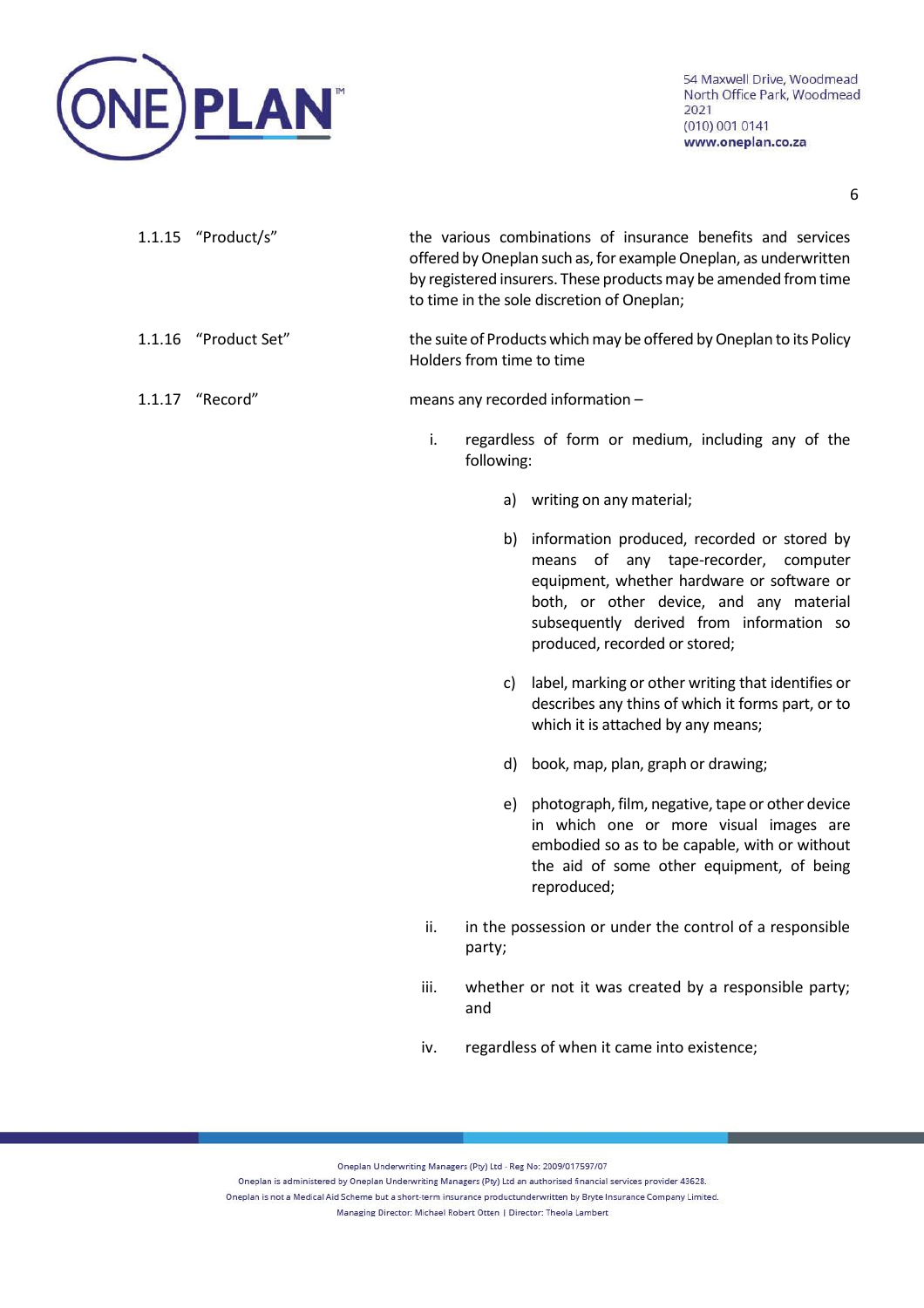

|                | 1.1.18 "Responsible Party" | means a public or private body or any other person which, alone<br>or in conjunction with others, determines the purpose of and<br>the means for processing personal information;                                                  |
|----------------|----------------------------|------------------------------------------------------------------------------------------------------------------------------------------------------------------------------------------------------------------------------------|
|                | 1.1.19 "Services"          | means any action, task, labour, delivery, supplying, inspection,<br>or work performed or rendered by the Parties as agreed upon<br>and set out in this SLA, as may be amended from time to time;                                   |
|                | 1.1.20 "Signature Date"    | the date of signature of this SLA by the Party signing it last in<br>time;                                                                                                                                                         |
| $1.1.21$ "SLA" |                            | Means this Service Level Agreement together with the<br>annexures, schedules and appendices thereto, and as may be<br>amended from time to time                                                                                    |
| 1.1.22 "STIA"  |                            | the Short Term Insurance Act No. 53 of 1998, as amended or<br>substituted and the rules, directives, practice notes and<br>regulations published hereunder, including the "Short-Term<br>Policyholder Protection Rules" as amended |
| 1.1.23         | "The Administrator"        | means Oneplan Underwriting Managers (Pty) Ltd, FSP43628, who<br>are the owners of all the intellectual property connected with the<br>Products and/or Services (hereinafter referred to as "Oneplan")                              |

## 1.2 In this SLA:

- 1.2.1 if any provision in a definition is a substantive provision conferring rights or imposing duties on a party, notwithstanding that it is only in the definition clause, effect shall be given to it as if it were a substantive provision in the body of this SLA;
- 1.2.2 where any number of days is prescribed, same shall be reckoned excluding the first and including the last day, unless the last day falls on a day which is not a Business Day, in which case the last day shall be the next succeeding Business Day;
- 1.2.3 where any expression is defined within the context of any particular clause in this SLA, the expression so defined, shall bear the meaning ascribed to it for all purposes of this SLA, notwithstanding that the expression has not been defined in this interpretation clause;
- 1.2.4 any rule of construction that this contract shall be interpreted against the party responsible for the drafting of the SLA, shall not apply;
- 1.2.5 the expiration or termination of this SLA shall not affect such of its provisions which expressly provide that they will operate after any such expiration or termination, or which of necessity

Oneplan Underwriting Managers (Pty) Ltd - Reg No: 2009/017597/07

Oneplan is not a Medical Aid Scheme but a short-term insurance productunderwritten by Bryte Insurance Company Limited.

Oneplan is administered by Oneplan Underwriting Managers (Pty) Ltd an authorised financial services provider 43628.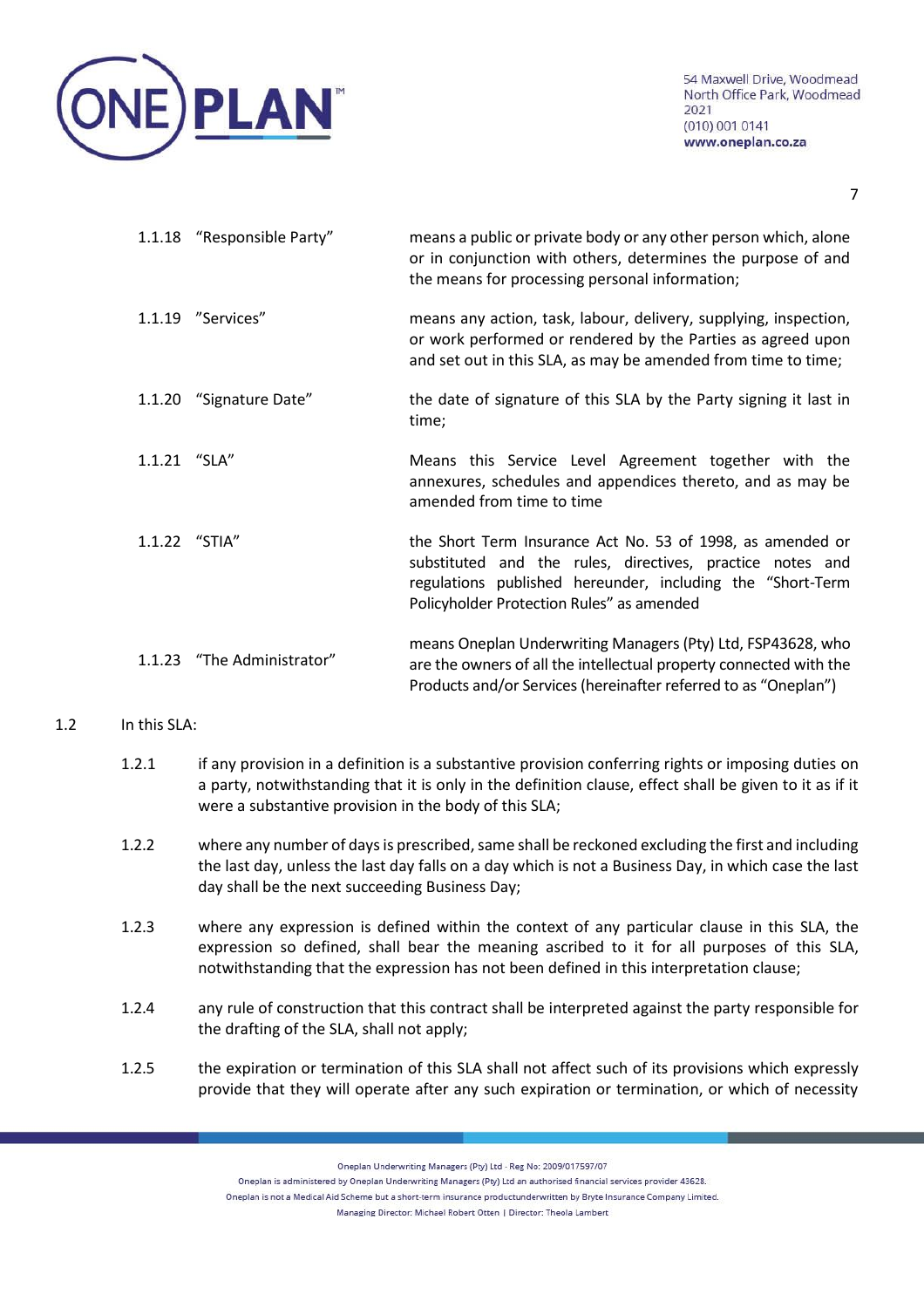

must continue to have effect after such expiration or termination, notwithstanding that the clauses themselves do not expressly provide for this;

- 1.2.6 the expression "including" and its derivative (such as "include" and "includes") means including, but without limitation;
- 1.2.7 if any provision of this SLA requires the consent, approval or agreement of any party, that party may not act unreasonably in withholding or delaying any such consent, approval or agreement.

## <span id="page-7-0"></span>2. **INTRODUCTION**

- 2.1 This Service Level Agreement (SLA) sets out the duties and responsibilities of both the Intermediary and Oneplan which must be complied with in light of the Intermediary Agreement entered into between the Intermediary and the Insurer in respect of intermediary services to be performed by the Intermediary on behalf of the Insurer. This SLA must therefore be read in conjunction with the Intermediary Agreement.
- 2.2 The Intermediary and Oneplan agree that the Intermediary shall market, on behalf of Oneplan, in terms of the Act, the Intermediary Agreement and this SLA, the various Products offered by Oneplan as agreed to between the Parties, from time to time.
- 2.3 This SLA records the terms and conditions of the Parties' agreement and how they wish to regulate their relationship.
- 2.4 This SLA replaces and supersedes any previous agreements between the Parties and must be read together with and in conjunction to the Intermediary Agreement.

### 3. **DURATION**

- 3.1 This SLA shall commence on the Signature Date and remain in force until terminated in writing by either party giving 30 (thirty) days' written notice to the other party, subject to clause 13 hereunder relating to "Automatic Termination".
- 3.2 A review of the SLA will take place after a period of twelve (12) months commencing from the Signature Date of this SLA and annually thereafter, or as may be agreed between the parties from time to time.

### <span id="page-7-2"></span>4. **OBLIGATIONS OF THE INTERMEDIARY**

4.1 The Intermediary shall:

<span id="page-7-1"></span>Oneplan Underwriting Managers (Pty) Ltd - Reg No: 2009/017597/07

Oneplan is administered by Oneplan Underwriting Managers (Pty) Ltd an authorised financial services provider 43628.

Oneplan is not a Medical Aid Scheme but a short-term insurance productunderwritten by Bryte Insurance Company Limited.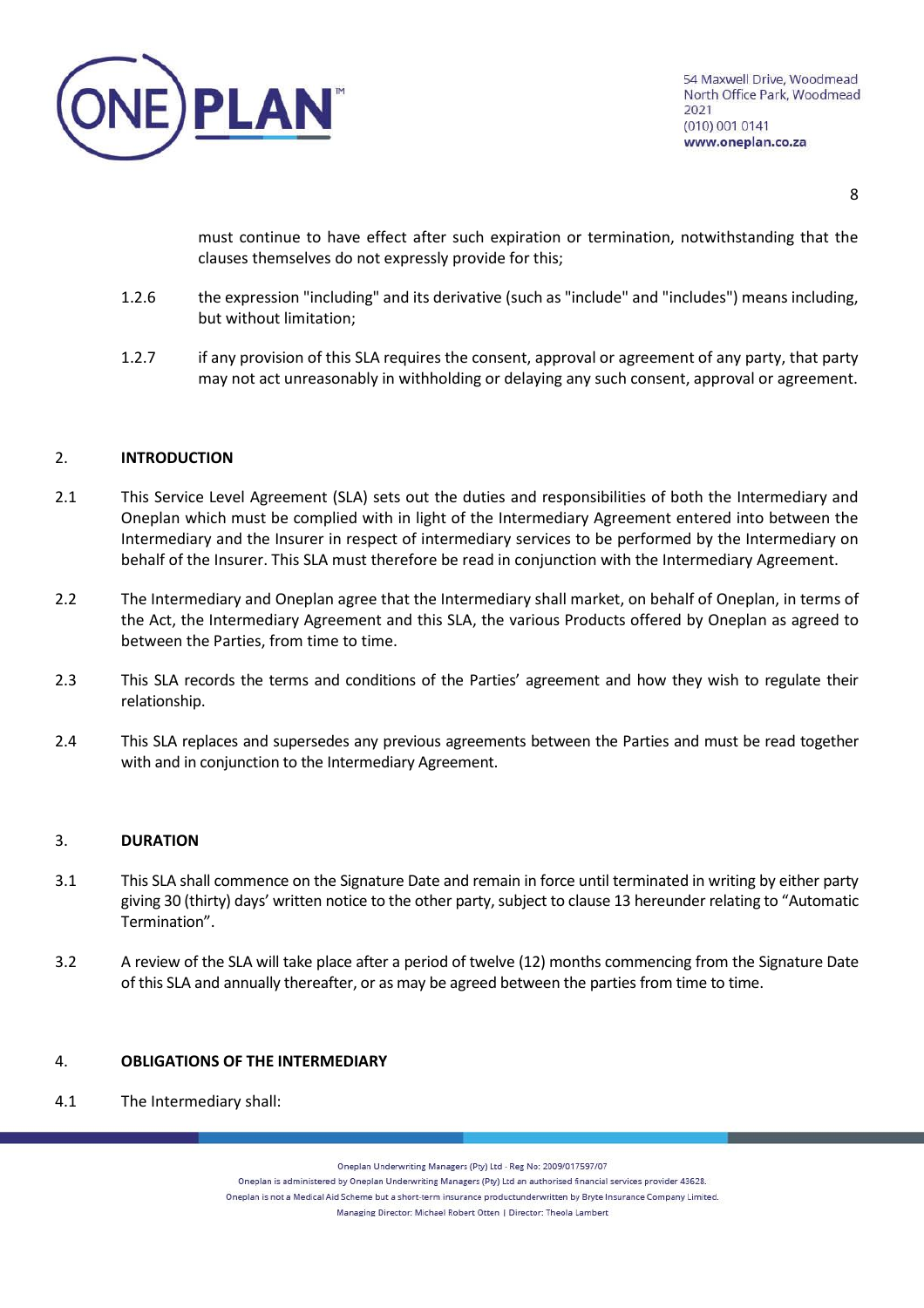

- 4.1.1 ensure that both their appointed representatives are Fit & Proper at all times and that they meet the relevant honesty and integrity requirements and adhere to the relevant competency requirements and CPD requirements applicable to the Category of financial services/products which they are appointed to render financial services.
- 4.1.2 maintain a register of it's appointed representatives and must provide a copy of their updated Competency Register to Oneplan at least every 3 months from Signature Date, or within 48 hours upon receiving a written request therefor from Oneplan. In the event of addition or termination of a representative, the Intermediary shall advise Oneplan within 15 days of such change to the representatives' register.
- 4.1.3 ensure that it has been successfully registered as an authorised FSP and that it maintains a valid licence to render financial services as an authorised FSP. Any and all licencing conditions or restrictions imposed against the Intermediary's FSP licence must be disclosed to Oneplan.
- 4.1.4 disclose to Oneplan and the Policy Holder any other fee charged by the Intermediary. Such fee shall be shown separately on the policy schedule and shall be charged only in accordance with any applicable law or regulation, which may be in force. In order to charge the aforementioned fee the Intermediary must obtain prior written authorisation from Oneplan and/or Bryte.
- 4.1.5 the Intermediary shall refer clients to Oneplan for any cancellations of policy and refunds due. Should a Client require a refund of the intermediary commission, Oneplan shall refer the Client to the Intermediary who undertakes to attend to the Client's query forthwith but no later than 48 (forty-eight) hours of receipt of the query.
- 4.1.6 not commit to pay any claim or offer any *ex gratia* payment without the prior written approval of Oneplan.
- 4.1.7 if called upon to do so by Oneplan, render such assistance as may reasonably be required with respect to an investigation of claims and provision of information required regarding claims.
- 4.1.8 notify Oneplan within 24 (twenty-four) hours of the service on the Intermediary of any legal process or becoming aware of any potential legal action, which may have an impact on Oneplan, at all times acknowledging that time is of the essence.
- 4.1.9 not complete or sign any claim form on behalf of a Policy Holder save where the Policy Holder is unable to do so and/or the Policy Holder's next of kin cannot be located to do so. In this event the Intermediary shall act as an agent of the Policy Holder and not of Oneplan.
- 4.1.10 shall keep at its designated storage depot, the details of which shall be supplied to Oneplan, true, proper and complete records as required by the STIA, FAIS AND POPI, as amended from time to time. Oneplan or its duly authorised representative shall have the right, without restriction, to inspect and audit any records of the Intermediary relating in any way to Policies at any reasonable

Oneplan Underwriting Managers (Pty) Ltd - Reg No: 2009/017597/07

Oneplan is administered by Oneplan Underwriting Managers (Pty) Ltd an authorised financial services provider 43628.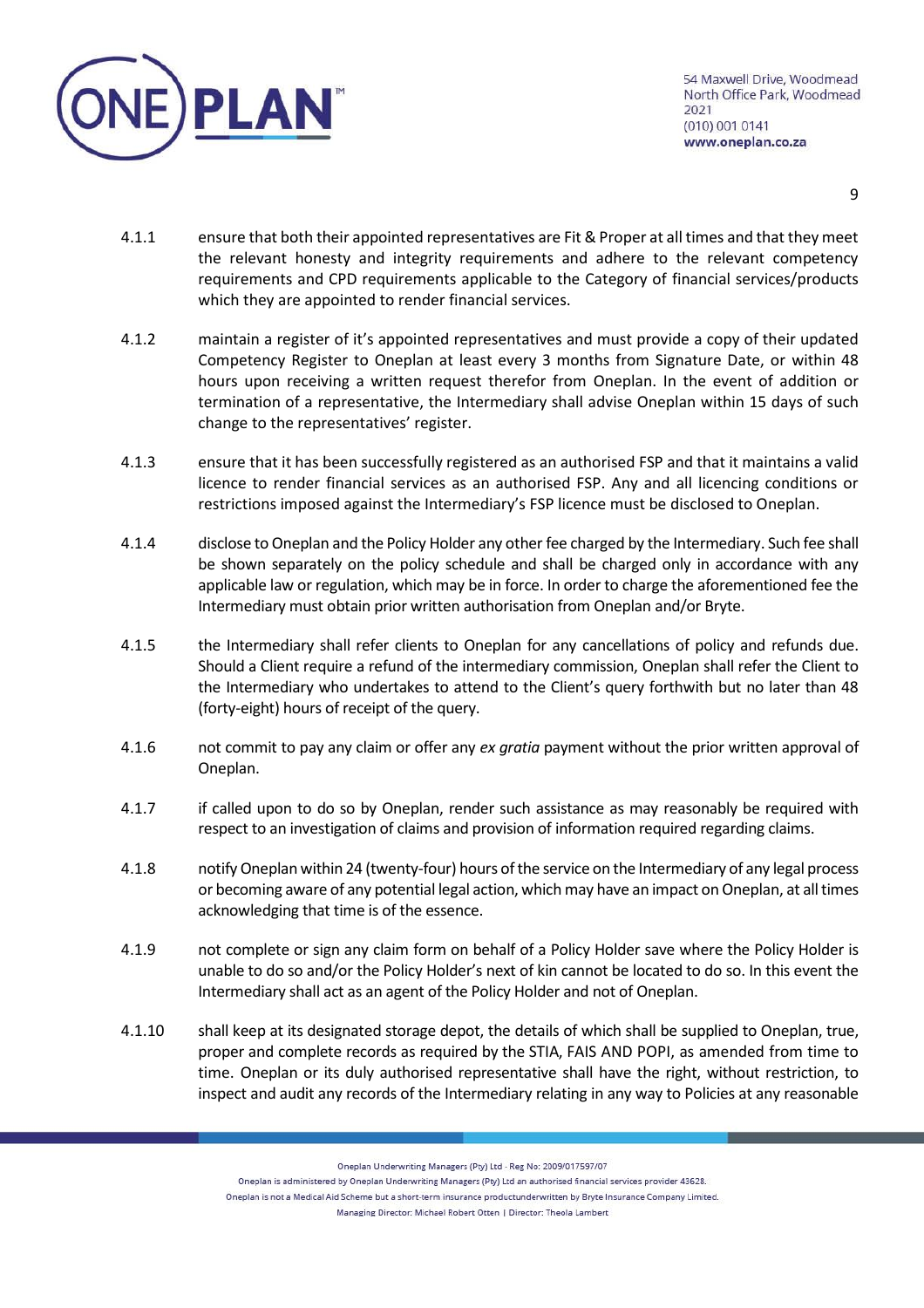

time during business hours and shall have the right to make copies of any such records or extracts therefrom.

- 4.1.11 be liable for and shall pay all charges and expenses incurred in its operations and the carrying out of its obligations in terms of this SLA.
- 4.1.12 comply strictly with all reasonable and lawful instructions, which may be issued by Oneplan in regard to any policy sold to a policyholder in terms of the Intermediary Agreement.
- 4.1.13 start selling policies within a period of twelve (12) months from the date on which they have been issued with a mandate by Oneplan. Failure to have sold any policies within this time frame will result in automatic termination of the mandate issued by Oneplan. Should the Intermediary wish to have another mandate issued, they will have to re-submit all required documentation and undergo all training again, in accordance with Oneplan's Broker onboarding process, as may be amended from time to time by Oneplan.
- 4.1.14 ensure to continuously check Oneplan's website for any updated product information and shall only use the most updated product documentation when selling policies to clients. Where there is any discrepancies in product information, the version contained on Oneplan's website shall take precedence.
- 4.1.15 provide to Oneplan on an annual basis an updated confirmation of their required professional indemnity insurance cover, as may be requested by Oneplan.
- 4.1.16 provide confirmation of the fit & proper status and competency of it's representatives to render financial services in terms of the FAIS Act. This must be done on a quarterly basis by providing Oneplan with an updated competency register and/ or updated Section 13 certificates, as may be requested by Oneplan.
- 4.1.17 ensure that it complies with the required procedure and processes implemented by Oneplan regarding the onboarding of Intermediaries and further undertakes to adhere to any changes in processes, as may be determined by Oneplan on a discretionary basis, provided fair and reasonable notice of such changes is provided to the Intermediary.

Oneplan Underwriting Managers (Pty) Ltd - Reg No: 2009/017597/07

Oneplan is administered by Oneplan Underwriting Managers (Pty) Ltd an authorised financial services provider 43628.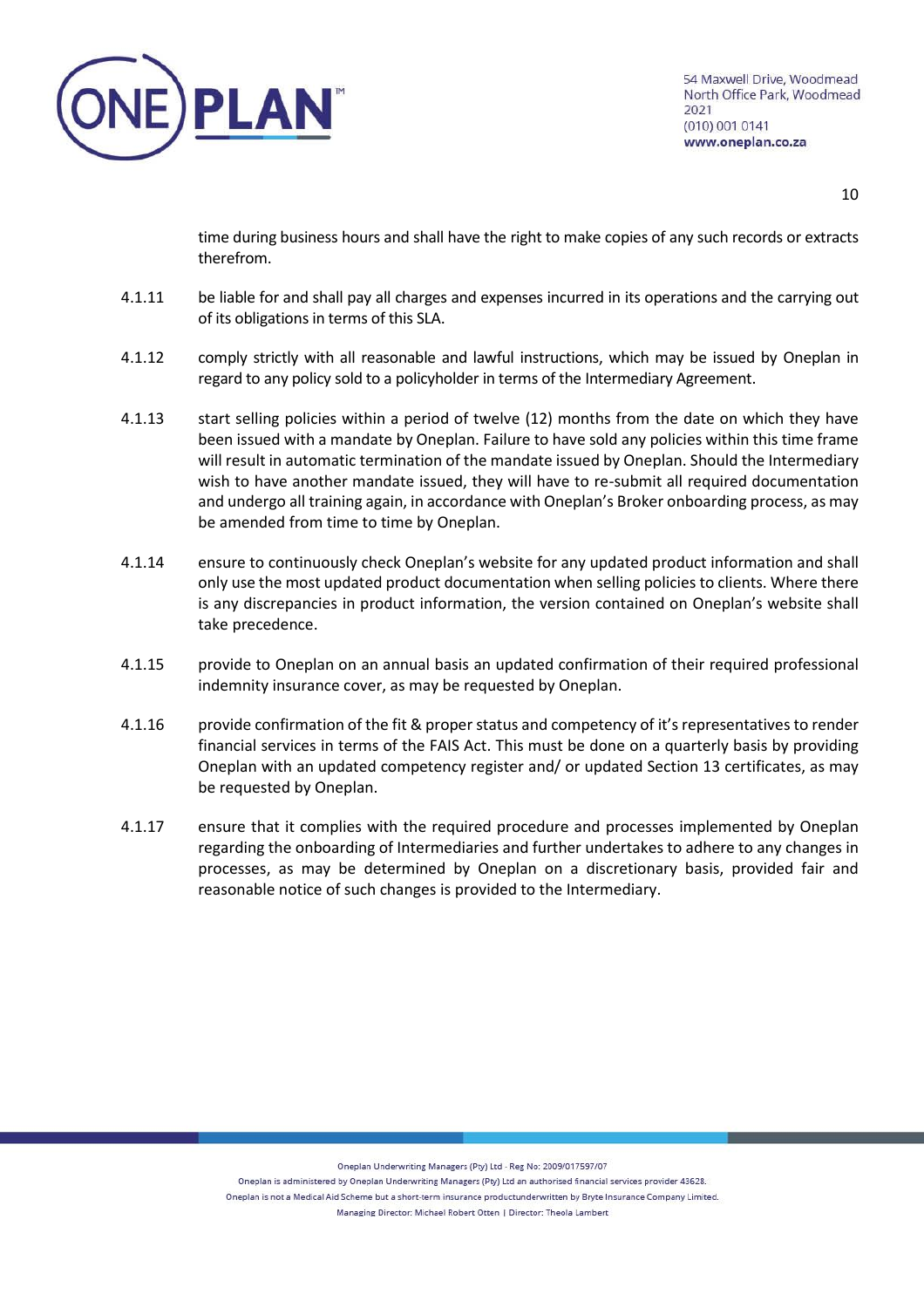

## <span id="page-10-0"></span>5. **PAYMENT OF COMMISSION**

- 5.1 The Intermediary shall be paid a commission by Oneplan in accordance with Clause 10 of the Intermediary Agreement relating to "Fees and Commission," subject to the Intermediary's compliance with its obligations in terms of the Intermediary Agreement and the SLA.
- 5.2 No commission shall be paid to the Intermediary in respect of their own personal policy/ies as this construes a conflict of interest and is not allowed.

### <span id="page-10-1"></span>6. **WARRANTIES**

- 6.1 The Intermediary warrants that:
	- 6.1.1 it shall comply with, *inter alia*, the STI and the rules and regulations pertaining thereto and the rules and regulations published thereunder, as well as all other laws relating to their business and the business of insurance including but not limited to FAIS, FICA and POCA;
	- 6.1.2 it shall perform all acts necessary for the legal and proper handling of their obligations and to this end the Intermediary shall comply with any applicable law or regulation, which may be in force;
	- 6.1.3 it shall, at all material times, be familiar with all aspects of the Products;
	- 6.1.4 it shall be registered, accredited and qualified in terms of all the relevant legislation and regulations to carry out the obligations imposed upon it in this SLA;
	- 6.1.5 neither the Intermediary nor its sub agents or their respective representatives have or shall have, directly or indirectly, any agreement or arrangement with any third party and/or any official, employee or representative in terms of which such person, employee, representative, government official or political party shall receive either directly or indirectly anything of value, whether monetary or otherwise, as a result of or in connection with the sale of the Product for the purpose of influencing an act or decision in his capacity. The Intermediary shall indemnify Oneplan and hold Oneplan harmless against any act of the Intermediary, its employees, agents or assigns which contravenes the Prevention and Combating of Corrupt Activities Act, 12 of 2004 or any other law which may be apply;

Oneplan Underwriting Managers (Pty) Ltd - Reg No: 2009/017597/07

Oneplan is administered by Oneplan Underwriting Managers (Pty) Ltd an authorised financial services provider 43628. Oneplan is not a Medical Aid Scheme but a short-term insurance productunderwritten by Bryte Insurance Company Limited. Managing Director: Michael Robert Otten | Director: Theola Lambert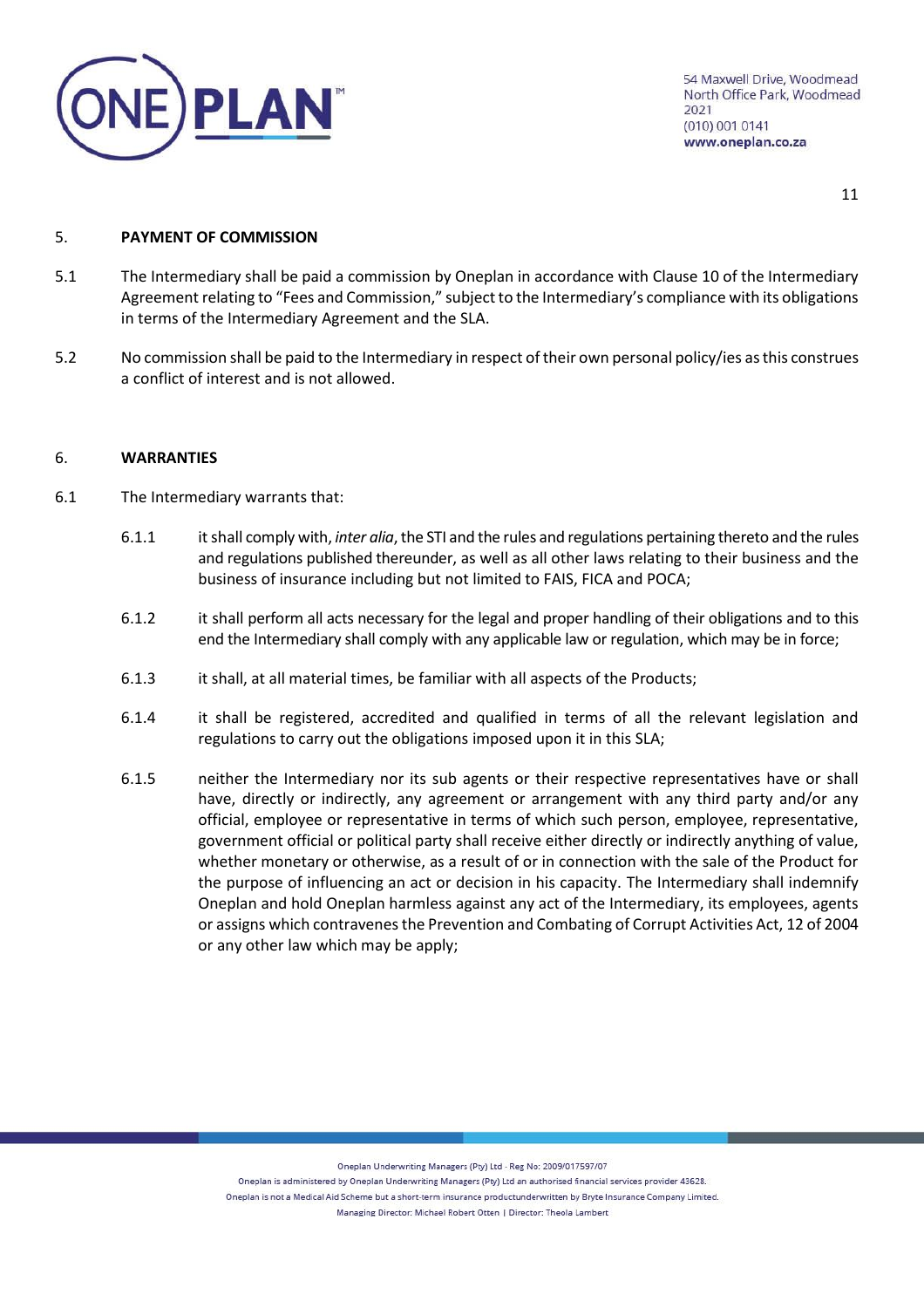

12

## <span id="page-11-0"></span>7. **INDEMNITY**

- 7.1 The Intermediary hereby indemnifies Oneplan, against all actions, claims, damages, including consequential damages, or any other liability which Oneplan may sustain either directly or indirectly arising out of any intentional or negligent act or omission by the Intermediary, its employees, agents, sub-agents or assigns.
- 7.2 Where any legal proceedings are brought against Oneplan in addition to, or instead of, the Intermediary, Oneplan will be reimbursed by the Intermediary for:
	- 7.2.1 the costs, on an attorney and own client scale, incurred by Oneplan to its attorneys and counsel, in the defense and/or opposition of such legal proceedings ("Oneplan's Costs"). Payment by the Intermediary to Oneplan for such costs shall be due as and when each invoice is rendered to Oneplan by Oneplan's attorneys; and
	- 7.2.2 any of the plaintiff's costs recoverable from Oneplan, in terms of an order of court, on whatever scale ordered by that court. Payment of these costs are due by the Intermediary to Oneplan on date of taxation of the same by plaintiff.

# <span id="page-11-1"></span>8. **PROCESSING OF PERSONAL INFORMATION IN TERMS OF THE PROTECTION OF PERSONAL INFORMATION ACT**

- 8.1 The Parties agree that they will comply with the provisions of POPI and further confirm that all personal and information obtained, recorded and/or disclosed will be processed in accordance with the provisions of POPI and solely for the purposes for which such personal information was obtained.
- 8.2 The parties to this SLA acknowledge and confirm that:
	- 8.2.1 One or more of the parties to this SLA and/or employees or clients of the parties may possess and may continue to possess information that may be classified or may be deemed as personal information.
	- 8.2.2 Such information may be deemed to be personal information in so far as it relates to any party to this SLA or any third party who may be directly or indirectly associated with this SLA.
	- 8.2.3 The Parties further acknowledge that such personal information may have value and may or may not exist in the public domain.
- 8.3 The parties to this SLA further agree that all Personal Information received by either party will be used solely for the purposes for which such information was collected and recorded as agreed between the parties and may include, but is not limited to:

Oneplan Underwriting Managers (Pty) Ltd - Reg No: 2009/017597/07

Oneplan is administered by Oneplan Underwriting Managers (Pty) Ltd an authorised financial services provider 43628.

Oneplan is not a Medical Aid Scheme but a short-term insurance productunderwritten by Bryte Insurance Company Limited.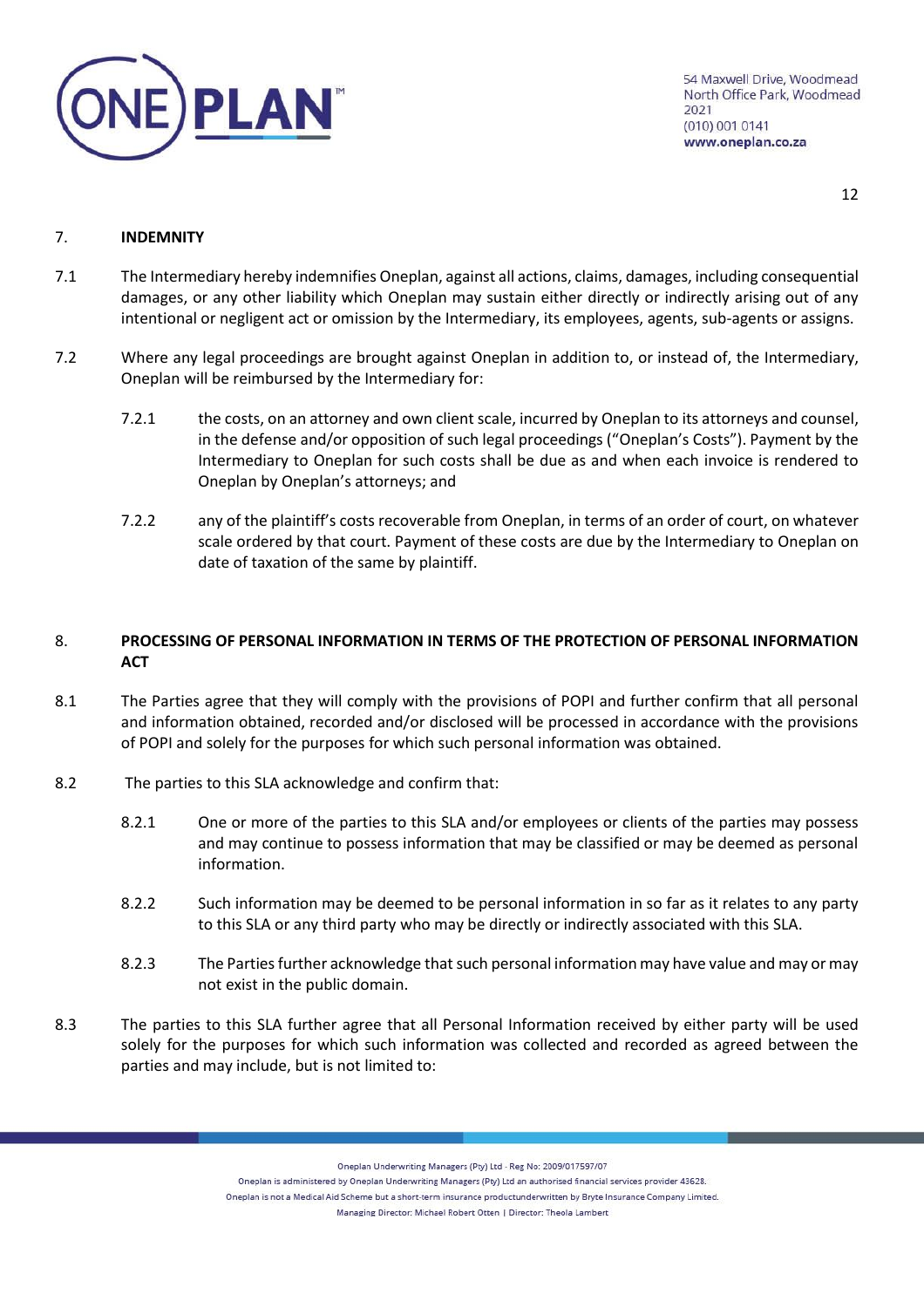

- 8.3.1 Providing products or services to clients and to carry out the transactions involved in providing such services or products;
- 8.3.2 For underwriting purposes;
- 8.3.3 Assessing and processing of claims;
- 8.3.4 Conducting credit checks, reference checks and verification;
- 8.3.5 Verifying and updating client details;
- 8.3.6 Assisting in the detection and prevention of fraud, money-laundering and any other *mala fide*  practice;
- 8.3.7 For auditing and record-keeping purposes;
- 8.3.8 To conduct customer satisfaction research and other related marketing surveys;
- 8.3.9 To comply with legal and regulatory requirements as and when is allowed by law;
- 8.4 The Parties may disclose the Personal Information only to its representatives, officers and employees and then only such representatives, officers and employees to whom such disclosure is reasonably necessary, provided that such representatives, officers and employees agree in writing to be bound by the terms and conditions of this SLA prior to such disclosure.
- 8.5 The Parties further agree:
	- 8.5.1 not to disclose the Personal Information to any third party for any reason or purpose whatsoever without the prior written consent of the other Parties to the SLA;
	- 8.5.2 not to utilise, employ, exploit or any other manner whatsoever use the Personal Information disclosed pursuant to the provisions of this SLA for any purpose whatsoever other than strictly in relation to this SLA;
	- 8.5.3 that the unauthorised or unlawful use or disclosure of the Personal Information may cause irreparable loss, harm and damage to the other Parties.
- 8.6 The Parties to this SLA shall not disclose, sell, transfer or cede any "Personal Information" to any other party other than as provided for in terms of this SLA. In the event that either party discloses, sells, transfers or cedes any Personal Information in a manner not so authorised in terms of this SLA, this will constitute a material breach of this SLA and the defaulting party may be liable for civil damages resulting therefrom.
- 8.7 The Parties to this SLA hereby irrevocably agree and understand that any and all information supplied or given to either of the parties to this SLA are subject to the terms and conditions of this SLA hereinunder and the terms and conditions of the Protection of Personal Information Act No. 4 of 2013.

# <span id="page-12-0"></span>9. **DOCUMENTS AND SOFTWARE**

9.1 All copyright in any documents, computer software and other material which may be made available by Oneplan to the Intermediary shall at all times vest in Oneplan, and such documents or software may only be copied or reproduced with the express written consent of Oneplan. All such documents and software,

Oneplan Underwriting Managers (Pty) Ltd - Reg No: 2009/017597/07

Oneplan is administered by Oneplan Underwriting Managers (Pty) Ltd an authorised financial services provider 43628.

Oneplan is not a Medical Aid Scheme but a short-term insurance productunderwritten by Bryte Insurance Company Limited.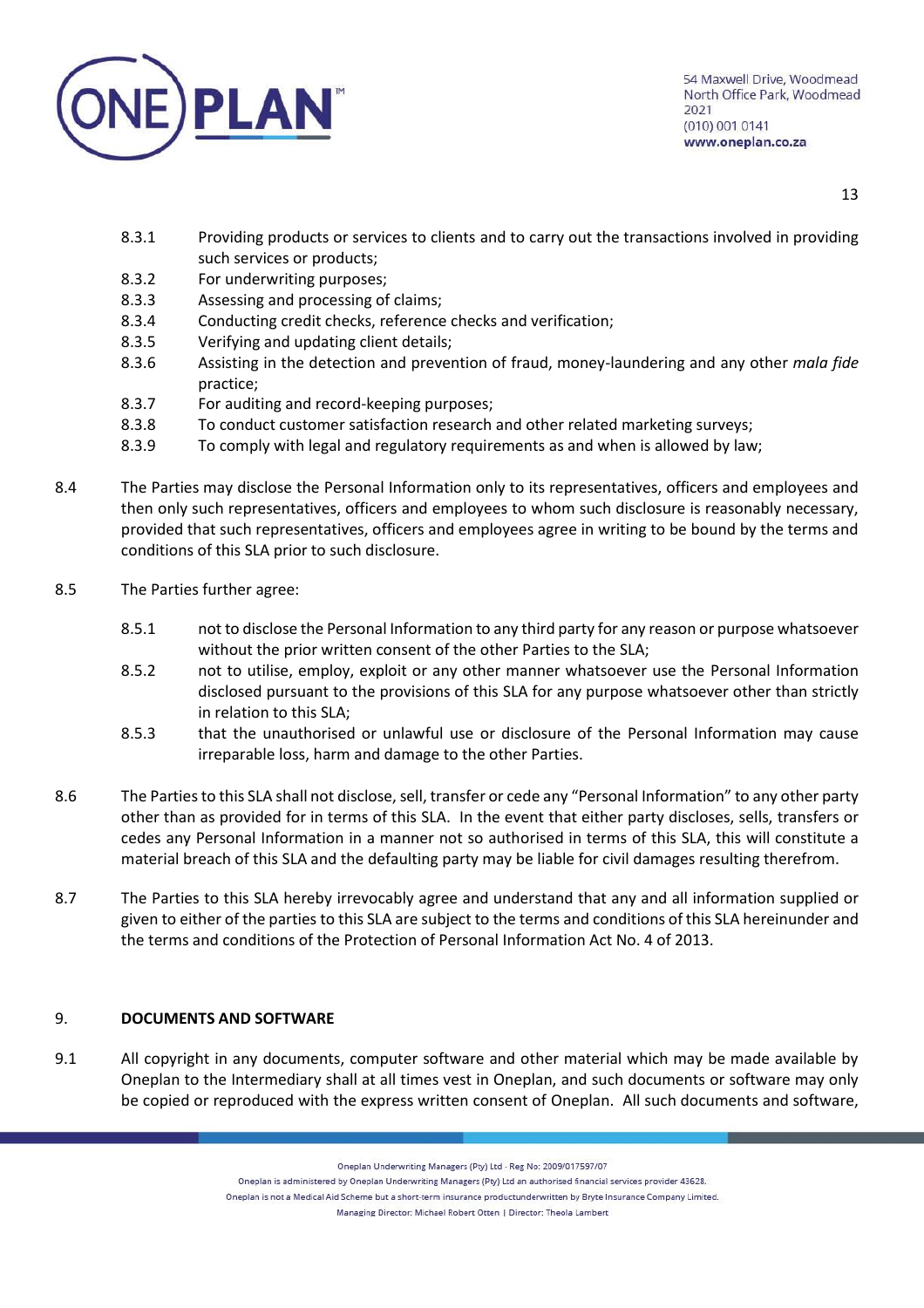

including any copies or reproductions thereof, shall at all times remain the sole and exclusive property of Oneplan and shall be returned to Oneplan on demand.

- 9.2 The Intermediary shall be obliged to comply with any terms of supply or instructions for the operation or use of such documentation, software or other material as may be determined by Oneplan from time to time.
- 9.3 The Intermediary undertakes to store retain, and destroy all documentation Personal Information applicable to or used in the course of effecting any obligations under this SLA and the Intermediary Agreement in accordance with the most onerous provisions of the applicable legislation, including but not limited to the FAIS Act, PPR's, STIA and POPI.

## <span id="page-13-0"></span>10. **BREACH**

- 10.1 Subject to any other provision of this SLA providing for the remedy of any breach of any provision hereof, should a party ("the defaulting party") commit any material breach of any term, condition, undertaking, warranty or representation contained in this SLA and −
	- 10.1.1 should such breach be incapable of being remedied; or
	- 10.1.2 should such breach be capable of being remedied, and should the defaulting party fail to remedy such breach within 14 (fourteen) days after receipt of written notice to that effect from the other party ("aggrieved party") requiring the breach to be remedied,

then the aggrieved party shall be entitled, at its election, without prejudice to any other rights which it may have in terms of this SLA or at law, either −

- 10.1.3 to claim payment of an amount equal to the extent of the damage resulting to the aggrieved party from such breach, which amount shall bear interest, at the prime rate, capitalised monthly in arrears on the balance due, with effect from the date of breach to the date of payment; or
- 10.1.4 to claim immediate specific performance by the defaulting party of their obligations in terms of this SLA.

## <span id="page-13-1"></span>11. **AUTOMATIC TERMINATION**

11.1 This SLA shall terminate automatically and all amounts payable to Oneplan hereunder shall become immediately due if at any time:

Oneplan Underwriting Managers (Pty) Ltd - Reg No: 2009/017597/07

Oneplan is administered by Oneplan Underwriting Managers (Pty) Ltd an authorised financial services provider 43628.

Oneplan is not a Medical Aid Scheme but a short-term insurance productunderwritten by Bryte Insurance Company Limited.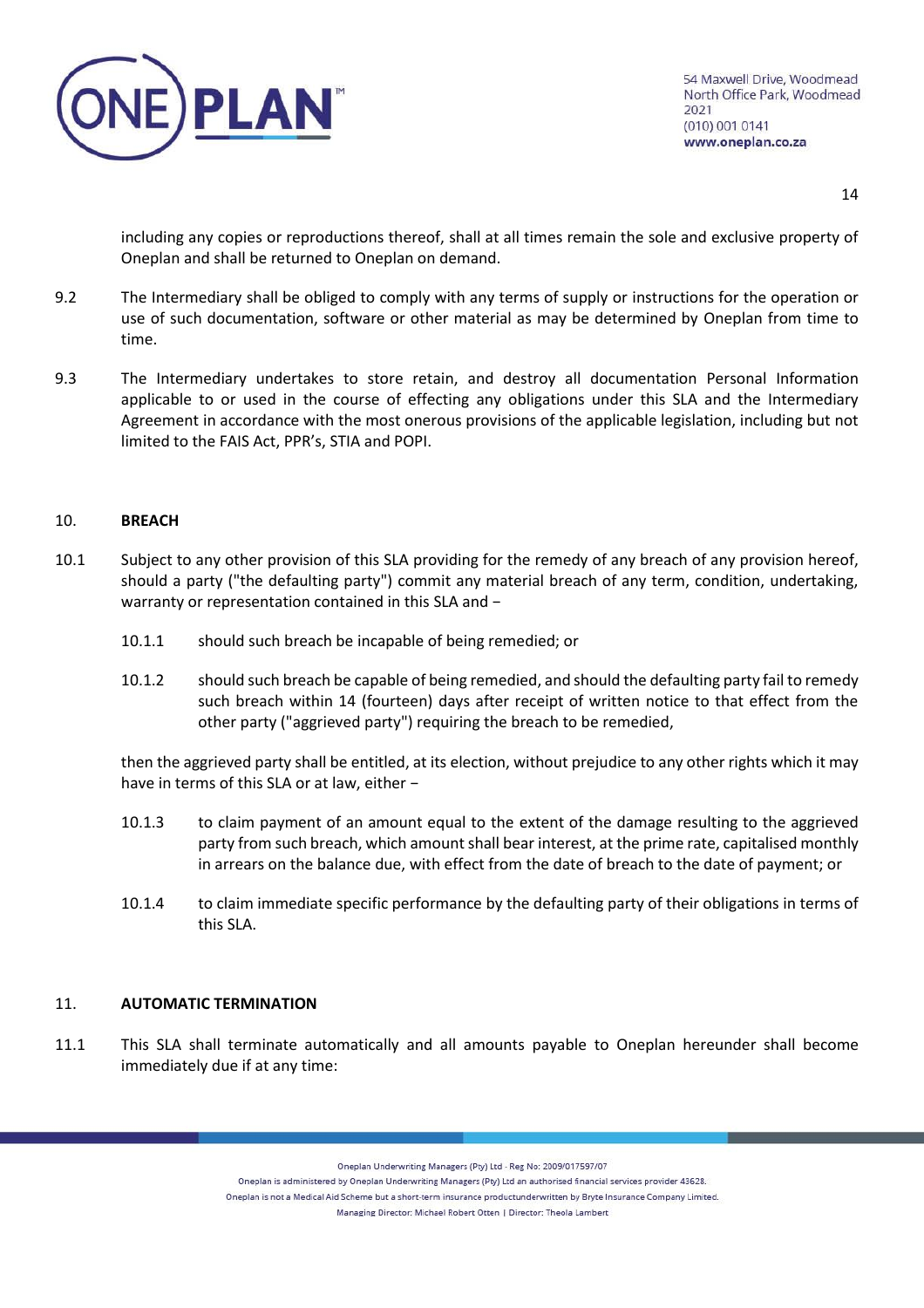

- 11.1.1 the Intermediary becomes the subject of voluntary or involuntary liquidation proceedings (such proceedings being initiated by the signature of any founding papers relating to those proceedings) or be placed under judicial management (whether provisionally or finally); or
- 11.1.2 The Intermediary commits any act of insolvency as defined in Section 8(a) of the Insolvency Act No. 24 of 1936 (as amended); or
- 11.1.3 the Intermediary has a judgement granted against it in any court of law and fails to cause such judgement to be satisfied, rescinded or appealed within a period of 20 (twenty) days after the date of the grant or entry thereof; or
- 11.1.4 the Intermediary be merged with, acquired by or otherwise absorbed by any individual, corporation or other business entity or organisation of any kind unless agreed to in writing by Oneplan; or
- 11.1.5 the Intermediary has any licence to conduct business and/ or authority to render financial services in terms of a licence issued by the FSCA suspended, removed or endorsed by any order or decree of any applicable authority; or
- 11.1.6 be guilty of and/ or be convicted of fraud or dishonesty or have any director guilty of and/ or convicted of fraud or dishonesty in relation to the business governed by this SLA; or
- 11.1.7 the Intermediary fails to maintain the requisite Intermediary Guarantee, Professional Indemnity Insurance Policy or any other security in place in terms of this SLA;
- 11.1.8 the compliance officer appointed by Oneplan in terms of section 17 of FAIS submits a written report indicating a material and / or repetitive contravention of the FAIS Act committed by the Intermediary;
- 11.1.9 complaints from Policy Holders' reveal a serious or repetitive contravention of FAIS by the Intermediary;
- 11.1.10 any evidence of loss of integrity or dishonesty by the Intermediary is uncovered and considered material by the key individual of Oneplan;
- 11.1.11 the Intermediary no longer complies with the fit and proper requirements of FAIS;
- 11.1.12 the Intermediary made a false declaration to Oneplan with respect to his / her fit and proper status.
- 11.2 The Intermediary warrants that as at the date of signature of this SLA, none of the circumstances envisaged in sub-clauses 11.1 above are in force or are pending against it or any of its directors.
- 11.3 The Parties agree that this clause is included for the benefit of Oneplan and Oneplan shall therefore be entitled, in its sole discretion, to waive the automatic termination of this SLA if it so elects in which case the SLA shall continue.

# <span id="page-14-0"></span>12. **EFFECT OF TERMINATION OR CANCELLATION**

12.1 Until any termination or cancellation becomes effective, both Parties shall remain bound by their respective responsibilities in terms of this SLA.

Oneplan Underwriting Managers (Pty) Ltd - Reg No: 2009/017597/07

Oneplan is administered by Oneplan Underwriting Managers (Pty) Ltd an authorised financial services provider 43628.

Oneplan is not a Medical Aid Scheme but a short-term insurance productunderwritten by Bryte Insurance Company Limited.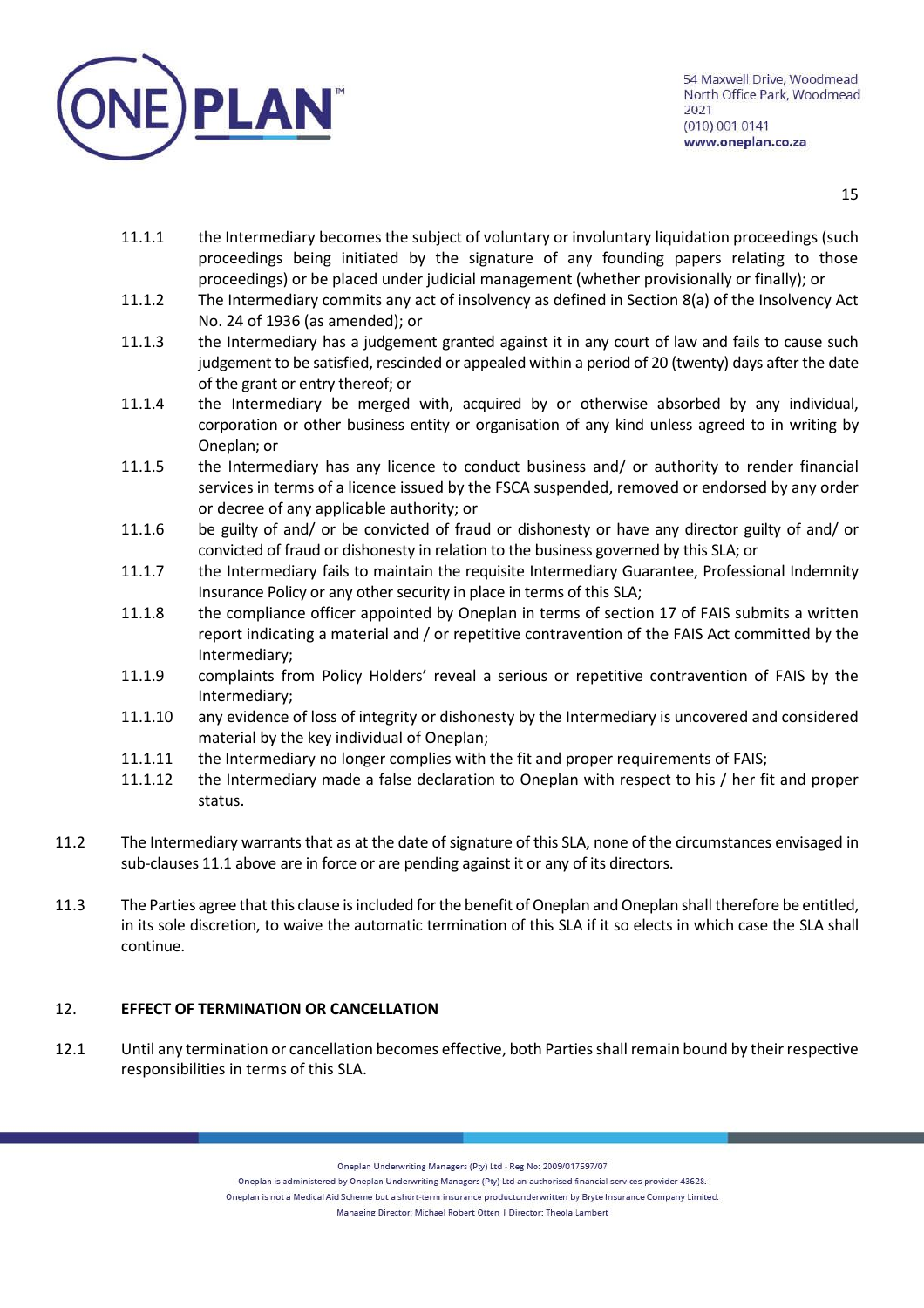

12.2 From the date of termination of this SLA:

- 12.2.1 the management of all Policies not yet expired or claims not yet settled shall be dealt with at the discretion of Oneplan ;
- 12.2.2 the Intermediary shall no longer receive proposals for Policies without the prior written approval of Oneplan;
- 12.2.3 the Intermediary shall deliver to Oneplan all documentation in the Intermediaries possession or under the control of the Intermediary, which bears the name, or logo of Oneplan or any of its Policies and Products, irrespective of where such documentation originated or in whose possession it may be;
- 12.2.4 the Intermediary shall immediately desist from holding out in any way that it is in any way associated with Oneplan ;
- 12.2.5 the Parties shall return to each to the other all equipment, computer software, records, files, material, documentation and assets, which originated from each other, including any copies which may have been made of the aforesaid;
- 12.2.6 any outstanding amounts which may be due to Oneplan by the Intermediary, shall become immediately due and payable to Oneplan. On receipt of all outstanding amounts, all fees due to the Intermediary shall be paid;
- 12.2.7 an accounting shall take place by Oneplan's nominated accounting officer or Oneplan's financial director to enable the Parties to reconcile their financial position vis-à-vis each other;
- 12.2.8 the Intermediary shall provide Oneplan with a list of the Clients that the Intermediary provides a service to in terms of this SLA, which includes their names, contact details, and particulars of service still outstanding.
- 12.3 Termination of this SLA shall not affect any Policies validly issued during the currency of this SLA.
- 12.4 Termination of this SLA shall not affect the Intermediary's right to continue earning commission, on an "as and when basis", from existing Policy Holders who receive ongoing service from the Intermediary except where Oneplan is advised to cancel or redirect commission payments to another intermediary by the Policy Holder.

## <span id="page-15-0"></span>13. **CONFLICT OF INTEREST**

Should the Intermediary suspect that a product which the Intermediary is entitled to sell may potentially compete with the Product Set then in this event the Intermediary shall immediately notify Oneplan in writing of the potential conflict.

Oneplan Underwriting Managers (Pty) Ltd - Reg No: 2009/017597/07

Oneplan is administered by Oneplan Underwriting Managers (Pty) Ltd an authorised financial services provider 43628.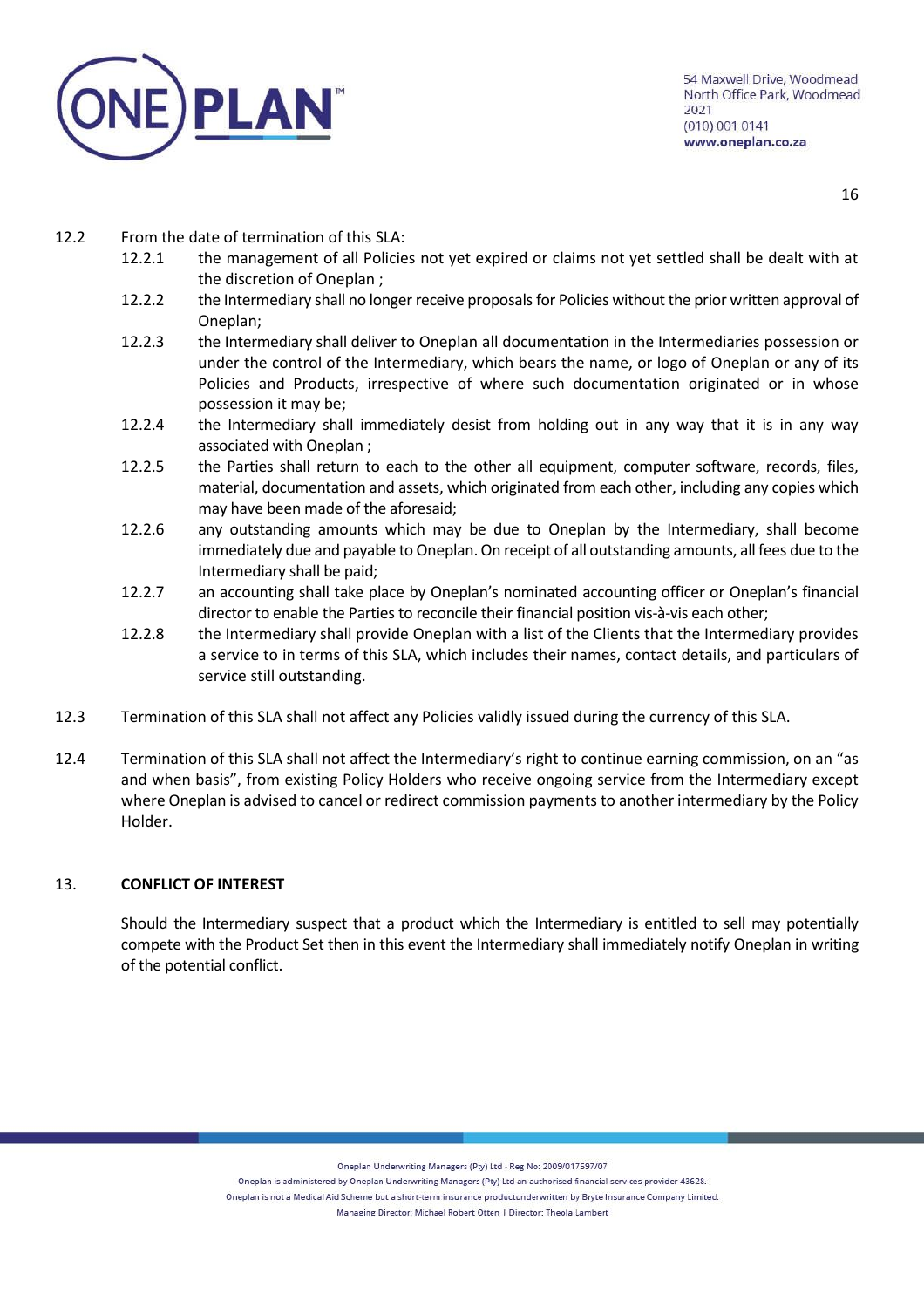

### <span id="page-16-0"></span>14. **DISPUTE RESOLUTION**

14.1 In the event of any dispute arising with or pursuant to this SLA, other than in respect of provisions of the SLA which contain their own specific remedies, the Parties undertake to resolve any such dispute in accordance with the provisions set out in Clause 16 of the Intermediary Agreement.

## <span id="page-16-1"></span>15. **NOTICES AND DOMICILIUM**

- 15.1 The Parties choose as their *domicilium citandi et executandi* their respective addresses set out in this clause for all purposes arising out of or in connection with this SLA at which addresses all the processes and notices arising out of or in connection with this SLA, its breach or termination may validly be served upon or delivered to the Parties.
- 15.2 For the purpose of this SLA the Parties' respective addresses shall be those contained in (1) and (2) above or at such other address in the Republic of South Africa not being a post office box or poste restante, of which the Party concerned may notify the others in writing.
- 15.3 Any notice given in terms of this SLA shall be in writing and shall:
	- 15.3.1 if delivered by hand be deemed to have been duly received by the addressee on the date of delivery;
	- 15.3.2 if posted by prepaid registered post be deemed to have been received by the addressee on the 8th (eighth) Business Day following the date of such posting;
	- 15.3.3 if transmitted by facsimile be deemed to have been received by the addressee 1 (one) Business Day after despatch.
- 15.4 Notwithstanding anything to the contrary contained in this SLA, a written notice or communication actually received by one of the Parties from the other including by way of facsimile transmission shall be adequate written notice or communication to such party.

## <span id="page-16-2"></span>16. **WHOLE AGREEMENT**

This SLA constitutes the whole agreement between the Parties as to the subject-matter hereof and no agreement, representations or warranties between the Parties other than those set out herein are binding on the Parties.

Oneplan Underwriting Managers (Pty) Ltd - Reg No: 2009/017597/07

Oneplan is administered by Oneplan Underwriting Managers (Pty) Ltd an authorised financial services provider 43628.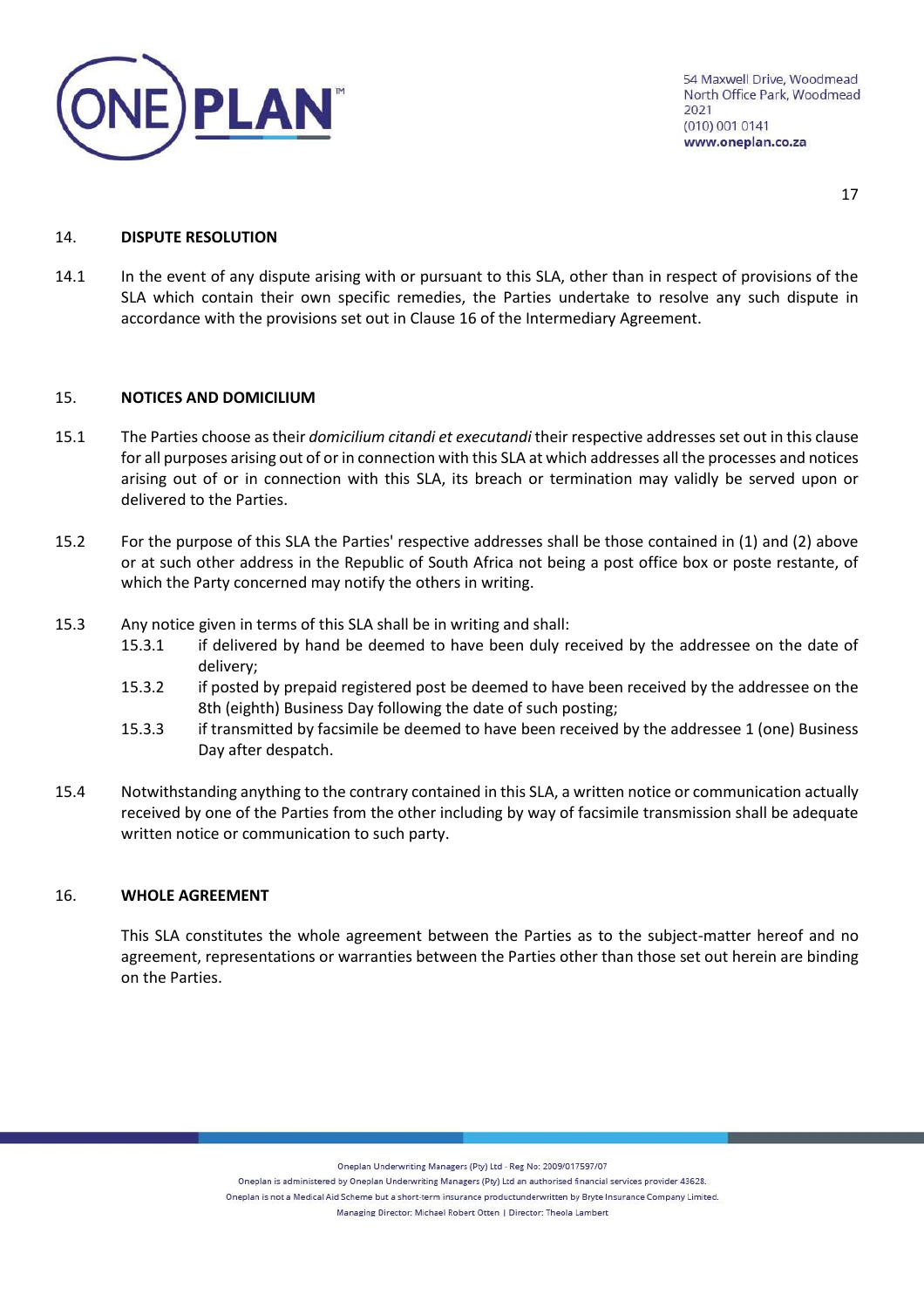

18

### <span id="page-17-0"></span>17. **VARIATION**

No addition to or variation, consensual cancellation or novation of this SLA and no waiver of any right arising from this SLA or its breach or termination shall be of any force or effect unless reduced to writing and signed by both Parties or their duly authorised representatives.

## <span id="page-17-1"></span>18. **RELAXATION**

No latitude, extension of time or other indulgence which may be given or allowed by any party to any other party in respect of the performance of any obligation hereunder or enforcement of any right arising from this SLA and no single or partial exercise of any right by any party shall under any circumstances be construed to be an implied consent by such party or operate as a waiver or a novation of, or otherwise affect any of that party's rights in terms of or arising from this SLA or estop such party from enforcing, at any time and without notice, strict and punctual compliance with each and every provision or term hereof.

### <span id="page-17-2"></span>19. **GOVERNING LAW**

This SLA shall be governed by and construed and interpreted in accordance with the laws of the Republic of South Africa.

## <span id="page-17-3"></span>20. **COST**

Each party shall bear its own costs in respect of the drafting, negotiating and execution of this SLA.

## <span id="page-17-4"></span>21. **COUNTERPARTS**

This SLA may be concluded by the Parties signing separate counterparts, which shall together constitute the SLA of the Parties.

Oneplan Underwriting Managers (Pty) Ltd - Reg No: 2009/017597/07

Oneplan is administered by Oneplan Underwriting Managers (Pty) Ltd an authorised financial services provider 43628.